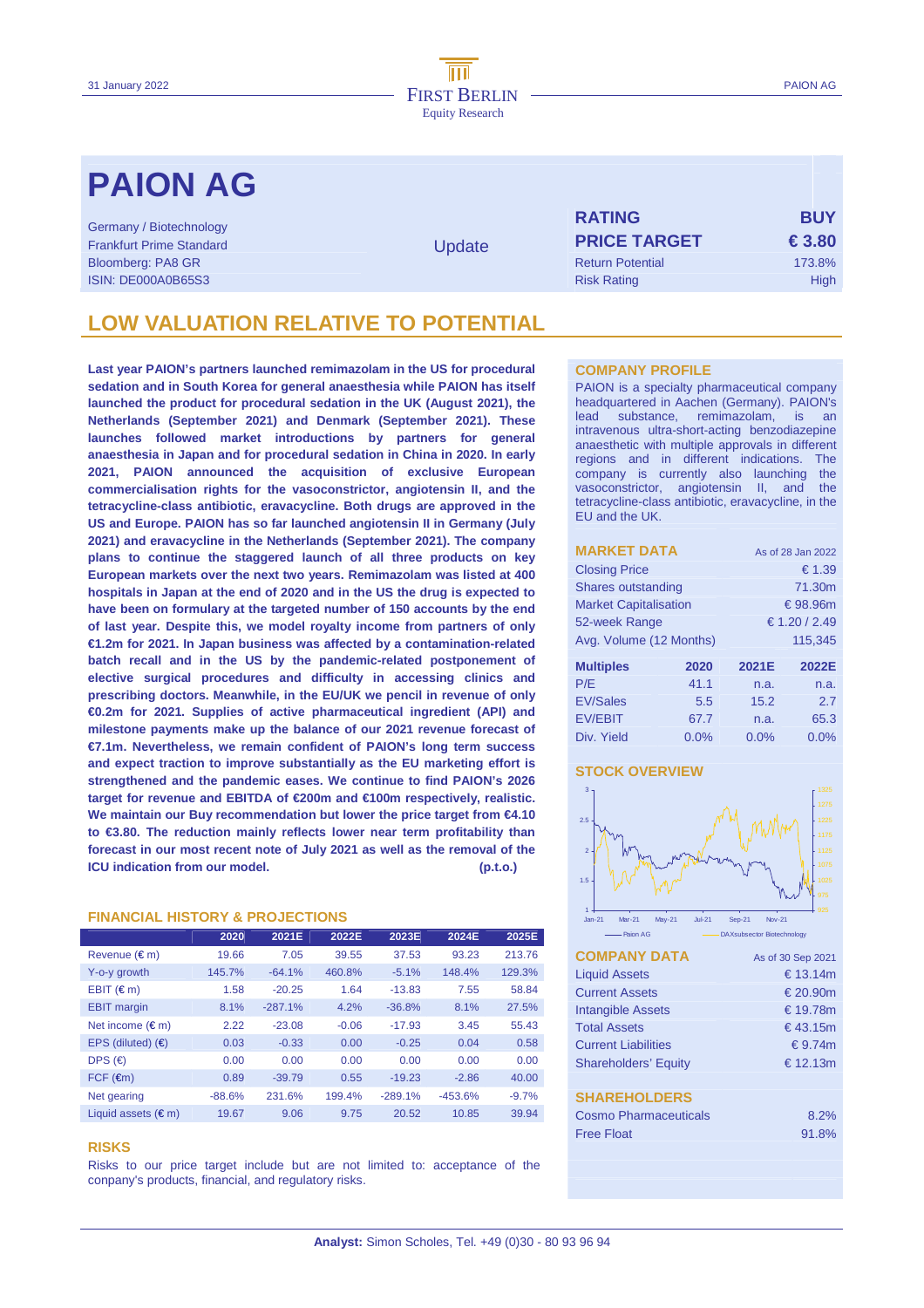## **Figure 1: Changes to our forecasts**

|                          |           | 2021E      |          |          | 2022E      |                          | 2023E      | 2024E      | 2025E      | 2026E      |
|--------------------------|-----------|------------|----------|----------|------------|--------------------------|------------|------------|------------|------------|
| in $\epsilon$ m          | Old       | <b>New</b> | $\Delta$ | Old      | <b>New</b> | Δ                        | <b>New</b> | <b>New</b> | <b>New</b> | <b>New</b> |
| <b>Product revenues</b>  | 6.53      | 4.45       | $-31.8%$ | 28.30    | 10.55      | $-62.7%$                 | 32.20      | 90.08      | 212.28     | 397.16     |
| of which:                |           |            |          |          |            |                          |            |            |            |            |
| EU+UK product revenues   | 0.37      | 0.18       | $-50.4%$ | 11.33    | 2.57       | $-77.3%$                 | 12.49      | 45.40      | 117.15     | 209.84     |
| <b>Partner royalties</b> | 1.81      | 1.16       | $-36.0%$ | 4.92     | 2.56       | $-48.0%$                 | 6.46       | 14.69      | 31.55      | 63.30      |
| <b>API</b>               | 4.35      | 3.11       | $-28.5%$ | 12.05    | 5.42       | $-55.0%$                 | 13.25      | 29.99      | 63.57      | 124.02     |
| Other operating income   | 2.50      | 2.60       | 4.0%     | 2.00     | 29.00      | 1350.0%                  | 5.33       | 3.15       | 1.48       | 9.00       |
| <b>Total revenues</b>    | 9.03      | 7.05       | $-21.9%$ | 30.30    | 39.55      | 30.5%                    | 37.53      | 93.23      | 213.76     | 406.16     |
| Cost of goods sold       | 3.99      | 3.18       | 25.3%    | 16.58    | 6.41       | 158.8%                   | 16.87      | 42.51      | 94.85      | 176.52     |
| % revenues               | 61.1%     | 71.5%      | ٠        | 58.6%    | 60.7%      | $\overline{\phantom{a}}$ | 52.4%      | 47.2%      | 44.7%      | 44.4%      |
| <b>Gross profit</b>      | 5.04      | 3.87       | $-23.3%$ | 13.72    | 33.14      | 141.6%                   | 20.67      | 50.72      | 118.91     | 229.65     |
| % revenues               | 55.8%     | 54.8%      | ٠        | 45.3%    | 83.8%      | $\blacksquare$           | 55.1%      | 54.4%      | 55.6%      | 56.5%      |
| SG&A                     | 19.00     | 19.00      | 0.0%     | 33.33    | 26.50      | 25.8%                    | 29.49      | 38.17      | 55.06      | 62.95      |
| % revenues               | 291.0%    | 426.7%     | ٠        | 117.8%   | 251.2%     | $\blacksquare$           | 91.6%      | 42.4%      | 25.9%      | 15.9%      |
| R&D                      | 5.00      | 5.00       | 0.0%     | 5.00     | 5.00       | 0.0%                     | 5.00       | 5.00       | 5.00       | 2.00       |
| % revenues               | 55.4%     | 112.3%     | ٠        | 17.7%    | 47.4%      | $\blacksquare$           | 15.5%      | 5.6%       | 2.4%       | 0.5%       |
| <b>EBIT</b>              | $-18.96$  | $-20.25$   | n.a.     | $-24.62$ | 1.64       | n.a.                     | $-13.83$   | 7.55       | 58.84      | 164.69     |
| % total revenues         | $-210.0%$ | $-287.1%$  | ٠        | $-5.0%$  | 4.2%       | $\overline{\phantom{a}}$ | $-36.8%$   | 8.1%       | 27.5%      | 40.5%      |
| Net income               | $-20.07$  | $-23.08$   | n.a.     | $-26.12$ | $-0.06$    | n.a.                     | $-17.93$   | 3.45       | 55.43      | 162.37     |
| % total revenues         | $-222.3%$ | $-327.2%$  | $\sim$   | $-86.2%$ | $-0.1%$    | $\sim$                   | $-47.8%$   | 3.7%       | 25.9%      | 40.0%      |
| EPS (dil., in EUR)       | $-0.29$   | $-0.33$    | n.a.     | $-0.34$  | 0.00       | n.a.                     | $-0.25$    | 0.04       | 0.58       | 1.71       |
| <b>EBITDA</b>            | $-17.37$  | $-18.31$   | n.a.     | $-23.03$ | 3.58       | n.a.                     | $-11.89$   | 9.49       | 60.78      | 166.63     |

Source: First Berlin Equity Research forecasts

**2022 other op. income forecast includes €20.5m from sale of Chinese royalties** Changes to our forecasts in figure 1 reflect a slower increase in product revenues than we modelled in our most recent note of July 2021. The reduction in our projections is attributable to the resurgence of the COVID-19 pandemic in the form of the omicron variant and also our previous expectation that PAION would be able to build up an own sales force in the EU more quickly than has proved to be the case. Our near term partner royalty forecast is also impacted by the sale of future remimazolam royalties to Chinese partner Humanwell for €20.5m announced on 7 January. This figure was close to our €21.7m July 2021 valuation of the Chinese royalty stream. The inclusion of the €20.5m sales proceeds in 2022 other operating income is the biggest contributor to the increase in our forecast for this number. But PAION has also announced its near term intention to license out remimazolam in non-core EU markets and additional markets outside the EU, and we project an additional €5m in 2022 other operating income as a result of these efforts. Lastly, PAION stated in the H1/21 report published in August that further development of remimazolam for the ICU is currently not being conducted. Our forecasts from 2024 therefore no longer include any contribution from this source.

Our reworked 2021 forecasts are close to PAION's current guidance (see figure 2) first given in August 2021 at the time of the H1 results. The difference between our forecast and guidance is that we project other operating income (milestone/upfront payments) of €2.6m instead of €4-5m, as licensing deals originally projected by PAION for 2021 are now expected this year.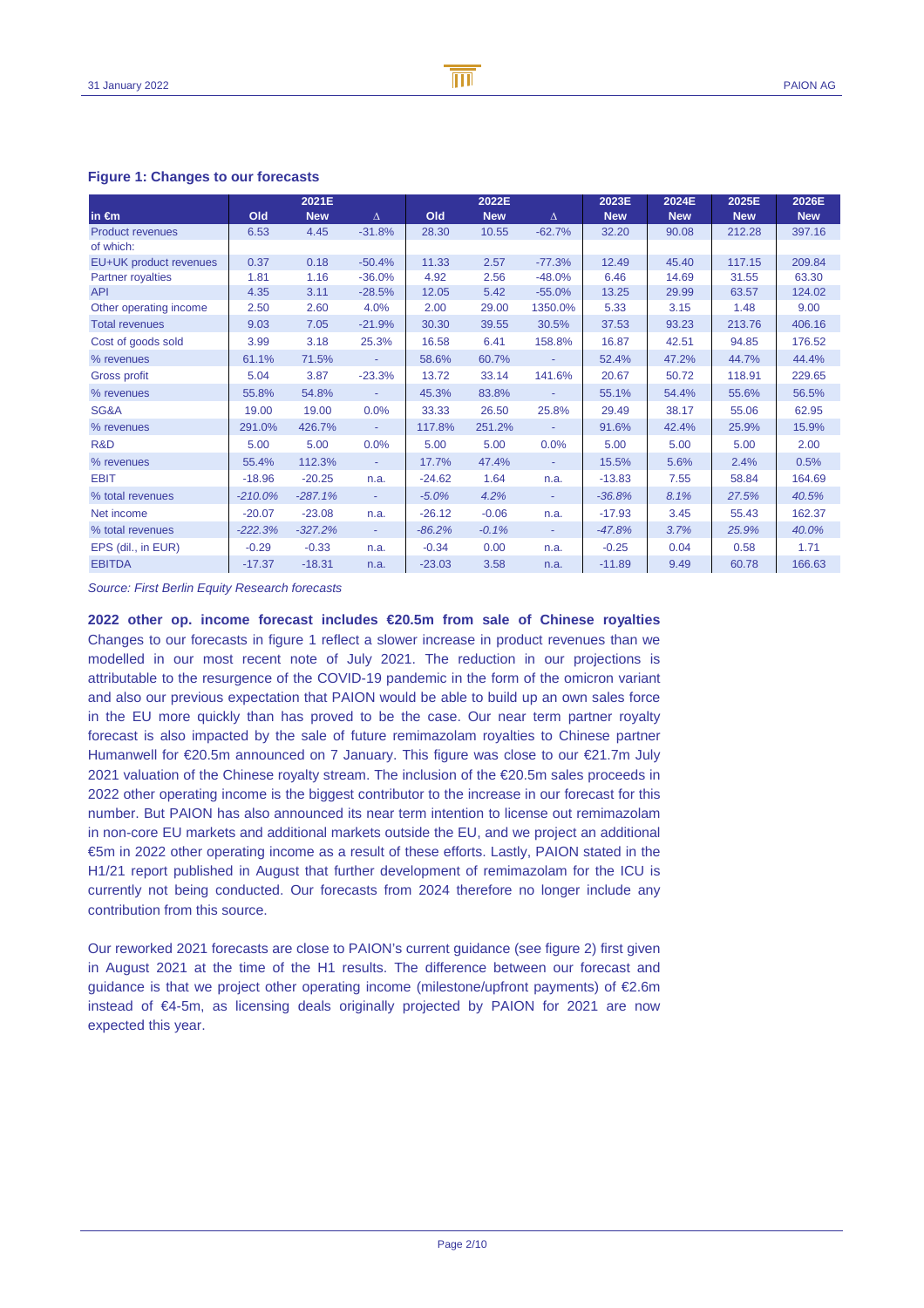## **Figure 2: Most recent PAION 2021 guidance (August 2021)**

|                  | <b>Guidance</b><br><b>FY2021</b> | <b>Comments</b>                                                                                                                                                                                                                                                                                                                                                                                                                                                                                                                |
|------------------|----------------------------------|--------------------------------------------------------------------------------------------------------------------------------------------------------------------------------------------------------------------------------------------------------------------------------------------------------------------------------------------------------------------------------------------------------------------------------------------------------------------------------------------------------------------------------|
| <b>Revenues</b>  | $€8m - €9.5m$                    | €8m to €9.5m from licensees (previous guidance $€7.5m$ to $€9m$ )<br>€4m to $€4.5m$ from royalties and sale of remimazolan API<br>(previous quidance: $\epsilon$ 5m to $\epsilon$ 6m)<br>€4m to €5m from milestones and upfront payments<br>(previous quidance: $\epsilon$ 2.5m to $\epsilon$ 3m)<br>No revenues from own commercialisation of remimazolam, angiotensin II<br>and eravacycline in parts of Europe included in guidance<br>(expected in an amount up to $\epsilon$ 0.2m)<br>(previous guidance $\epsilon$ 0.5m) |
| Cost of revenues | €3m                              | (previous quidance: €3.5m to €4m)                                                                                                                                                                                                                                                                                                                                                                                                                                                                                              |
| R&D              | $€4.5m - €5.5m$                  | Ongoing R&D expenses mainly in connection<br>with market approval applications in the EU                                                                                                                                                                                                                                                                                                                                                                                                                                       |
| <b>S.G&amp;A</b> | €18m - €20m                      | Increase due to commercial build-up and launches<br>ca. 10% non-cash (amortisation)                                                                                                                                                                                                                                                                                                                                                                                                                                            |
| <b>EBIT</b>      |                                  | €-16.5m - €-20.5m   Previous guidance: €-16.5m to €-21.5m                                                                                                                                                                                                                                                                                                                                                                                                                                                                      |

Source: PAION AG

**PAION products answer unmet medical/physician needs and so we remain confident of their long term success** Although we have reduced our near term forecasts, we remain confident of the long term success of PAION's products as they answer unmet medical/physician needs. In the anesthesia market, the advantage of remimazolam over midazolam is more rapid onset/offset and over propofol lower cardiovascular/respiratory depression and lower use of resources for supervision during procedures.

Angiotensin II is currently the only drug approved for patients who do not respond either to first line treatment (catecholamines) or second line treatment (vasopressors) for septic shock. The corresponding patient population in the EU is 150,000 annually.

Eravacycline, which is indicated for complex intra-abdominal infections, has a wider spectrum of activity against resistant gram-negative bacteria than any competing antibiotic. This, coupled with a good level of activity against gram-positive and anaerobic microorganisms, suggests to us that the drug is very competitive.

**Chinese royalty sale/pending license deals cover half of financing requirement ahead of projected 2023/24 cashflow breakeven** PAION signed a financing agreement for a loan of up to €20m with the European Investment Bank In June 2019. The company drew down the first two tranches amounting to €12.5m in February 2021 and the third tranche of €7.5m in June 2021. In April 2021, PAION raised gross proceeds of €7.8m through a rights issue of 5.1m new shares. At the time of the H1/21 report in August, PAION's management estimated the company's outstanding financing requirement ahead of projected cashflow breakeven in 2023/24 in the mid double-digit €m range. The €20.5m proceeds from the sale of the Chinese remimazolam royalties combined with our expectation of an additional €5m in 2022 from further outlicensing deals should provide half this figure and act as a cash runway into 2023. As figure 4 shows, these transactions also reduce our assumed diluted share count by 8.7% to 80.7m (previously: 88.1m). We assume the issue in early 2023 of a  $\epsilon$ 30m convertible bond (convertible at  $\epsilon$ 2) will cover the balance of the financing requirement.

**Buy recommendation maintained but price target lowered to €3.80 (previously: €4.10)**  We maintain our Buy recommendation but have lowered the price target from  $\epsilon$ 4.10 to  $\epsilon$ 3.80 to reflect lower near-term profitability than forecast in our July 2021 note as well as the removal of the ICU indication from our model.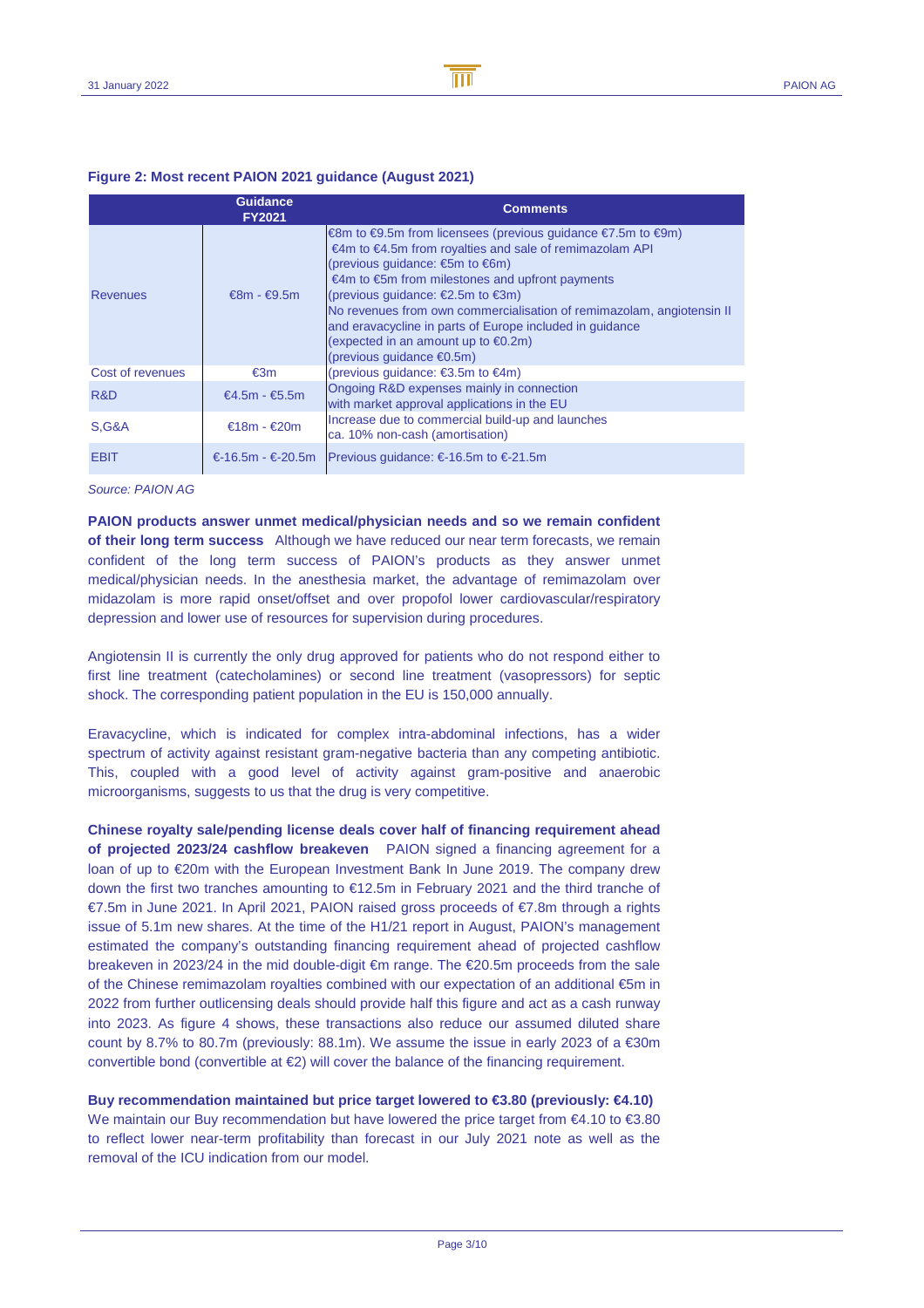## **Figure 3: Valuation model**

| Compound              | Project (1)            | Present<br>Value | Pop.    | <b>Patient Treatment</b><br>Cost | <b>Market</b><br><b>Size</b> | <b>Market</b><br>Share | Peak    | <b>PACME</b><br>Sales Margin (2) | <b>Discount</b><br>Factor | Patent<br>Life $(3)$ | Time to<br><b>Market</b> |
|-----------------------|------------------------|------------------|---------|----------------------------------|------------------------------|------------------------|---------|----------------------------------|---------------------------|----------------------|--------------------------|
| Remimazolam           | <b>PS US</b>           | €114.4M          | 38,470K | $\epsilon$ 33                    | €1,250.3M                    | 14%                    | €226.M  | 20%                              | 12%                       | 11                   | ÷                        |
| Remimazolam           | PS EU + UK             | €63.8M           | 15,144K | €14                              | €208.6M                      | 20%                    | €545M   | 40%                              | 12%                       | 12                   | ٠                        |
| Remimazolam           | <b>PS KOR</b>          | €3.7M            | 2,068K  | €17                              | €34.5M                       | 25%                    | €11.4M  | 10%                              | 12 <sub>o</sub>           | 10                   |                          |
| Remimazolam           | <b>PS CAN</b>          | €4.0M            | 1,056K  | €20                              | €21.1M                       | 50%                    | €13.4M  | 18%                              | 15 <sub>6</sub>           | 8                    | 2 Years                  |
| Remimazolam           | <b>PS TWN</b>          | €7.9M            | 708K    | €30                              | €21.2M                       | 50%                    | €13.5M  | 30%                              | 15%                       | 8                    | 2 Years                  |
| Remimazolam           | <b>GA JAP</b>          | €42.9M           | 7.100K  | €90                              | €639.0M                      | 10%                    | €84.3M  | 16%                              | 12%                       | 13                   | ٠                        |
| Remimazolam           | <b>GA KOR</b>          | €3.3M            | 2,040K  | €75                              | €153.0M                      | 5%                     | €10.1M  | 10%                              | 12 <sub>0</sub>           | 10                   |                          |
| Remimazolam           | $GA EU + UK$           | €94.1M           | 29,000K |                                  | €60 €1,740.0M                | 5%                     | €14.8M  | 40%                              | 15%                       | 10                   | 1 Year                   |
| Remimazolam           | <b>GA TWN</b>          | €3.6M            | 960K    | €60                              | €48.0M                       | 10%                    | €6.3M   | 30%                              | 15%                       | 8                    | 2Years                   |
| Remimazolam           | <b>GAUS</b>            | €41.6M           | 18.700K | €90                              | €1,683.0M                    | 10%                    | €226.1M | 20%                              | 15%                       | 6                    | 3 Years                  |
| Remimazolam           | <b>GA CIS/MENA/TUR</b> | €8.3M            | 18,416K | €22                              | €410.2M                      | 10%                    | €54.1M  | 12%                              | 15%                       |                      | 2 Years                  |
| Giapreza              | $DS EU + UK$           | €95.5M           | 90K     | €1,413                           | €127.2M                      | 50%                    | €70.4M  | 42 <sub>0</sub>                  | 12%                       | 21                   |                          |
| Xerava                | $CIAI$ EU + UK         | €37.6M           | 690K    | €464                             | €320.0M                      | 10%                    | €30.6M  | 36%                              | 12%                       | 19                   |                          |
| <b>PACME PV</b>       |                        | €520.7M          |         |                                  |                              |                        |         |                                  |                           |                      |                          |
| Costs PV (4)          |                        | €271.4M          |         |                                  |                              |                        |         |                                  |                           |                      |                          |
| <b>NPV</b>            |                        | €249.4M          |         |                                  |                              |                        |         |                                  |                           |                      |                          |
| <b>Milestones PV</b>  |                        | €14.0M           |         |                                  |                              |                        |         |                                  |                           |                      |                          |
| Pro forma net cash    |                        | €44.1M           |         |                                  |                              |                        |         |                                  |                           |                      |                          |
| <b>Fair Value</b>     |                        | €307.5M          |         |                                  |                              |                        |         |                                  |                           |                      |                          |
| Pro forma share count |                        | 80,467K          |         |                                  |                              |                        |         |                                  |                           |                      |                          |
| <b>Price Target</b>   |                        | €3.82            |         |                                  |                              |                        |         |                                  |                           |                      |                          |

1) A project typically refers to a specific indication or, where necessary or relevant, a combination between indication and geographic market

PS US = Procedural Sedation in the US

PS EU + UK = Procedural Sedation in the EU + UK

PS KOR = Procedural Sedation in Korea

PS CAN = Procedural Sedation in Canada

PS TWN = Procedural Sedation in Taiwan

GA JAP = General Anaesthesia in Japan

GA KOR = General Anaesthesia in South Korea

GA EU + UK= General Anaesthesia in the EU + UK

GA TWN = General Anaesthesia in Taiwan

GA US = General Anaesthesia in the US

GA CIS/MENA/TUR = General Anaesthesia in the Commonwealth of Independent States, Middle East & North Africa, and Turkey

DS EU + UK= Distributive Shock in the EU + UK

CIAI EU + UK= Complicated Intra-abdominal Infections in the EU + UK

2) PACME (Profit After Costs and Marketing Expenses) reflects the company's profit share on future revenues.

This share may be derived in the form of royalties (outsourced marketing/manufacturing) or operating EBITDA margin (in-house model),

3) Remaining patent life in years after the point of approval

4) Includes company-level R&D, G&A, Financing Costs, CapEx and working capital; COGS and S&M are factored into the PACME margin for each project

Source: First Berlin Equity Research estimates

## **Figure 4: Changes to our pipeline valuation model**

|                             | <b>Old</b> | <b>New</b> | <b>Delta</b> |
|-----------------------------|------------|------------|--------------|
| <b>NPV</b>                  | €322.7M    | €249.4M    | $-22.7%$     |
| <b>Milestones PV</b>        | €14.9M     | €14.0M     | $-6.0%$      |
| <b>Pro Forma Net Cash</b>   | €23.3M     | €44.1M     | 89.1%        |
| <b>Fair Value</b>           | €360.9M    | €307.5M    | $-14.8%$     |
| <b>Diluted Share Count</b>  | 88.1M      | 80.5M      | $-8.7%$      |
| <b>Fair Value Per Share</b> | €4.10      | €3.82      | $-6.7%$      |

Source: First Berlin Equity Research estimates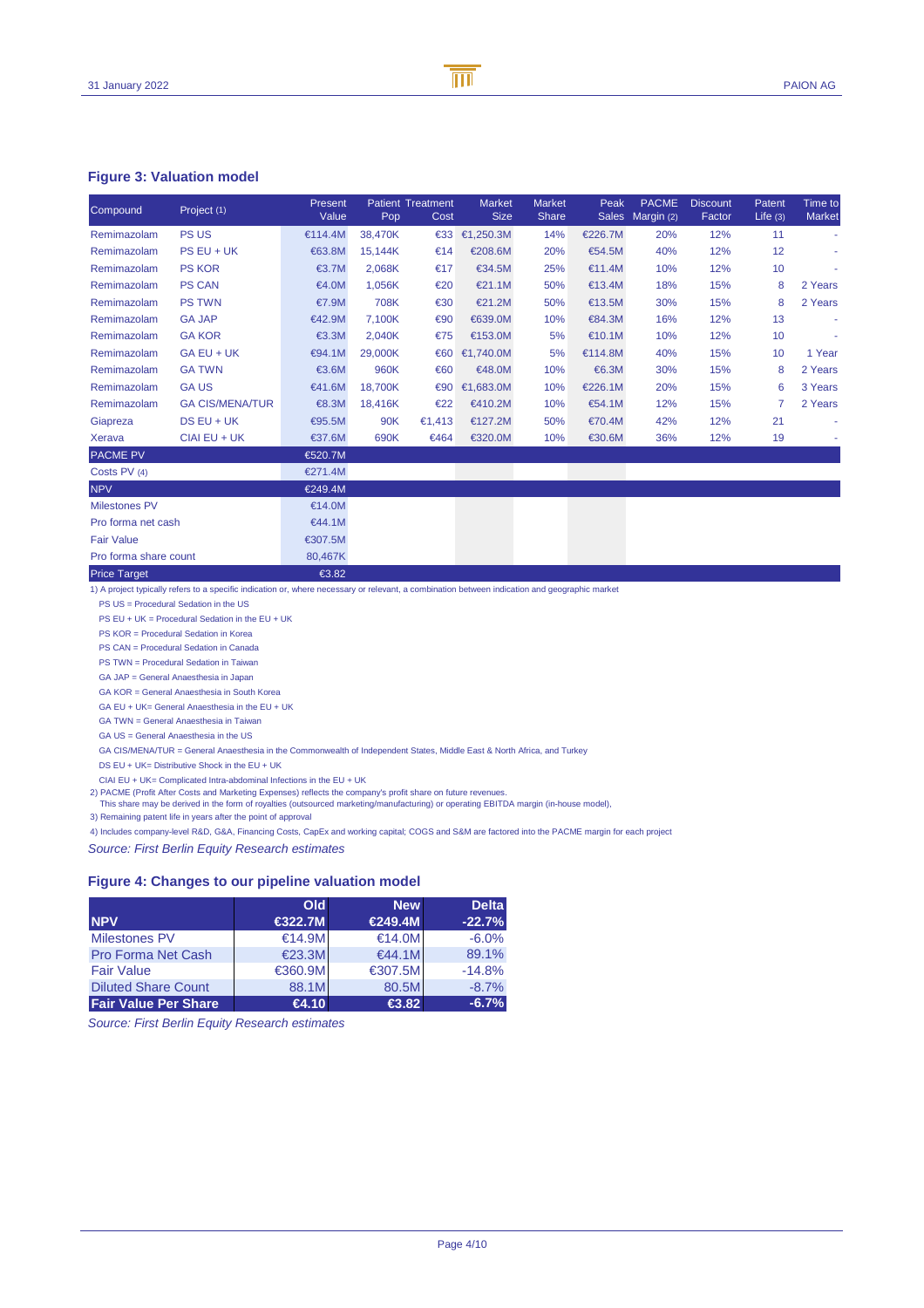## **INCOME STATEMENT**

| All figures in EUR '000               | 2020      | 2021E     | 2022E    | 2023E     | 2024E    | 2025E       |
|---------------------------------------|-----------|-----------|----------|-----------|----------|-------------|
| <b>Net revenues</b>                   | 100       | 4,452     | 10,549   | 32,201    | 90,084   | 212,277     |
| Other op. inc. (including milestones) | 19,555    | 2,600     | 29,000   | 5,333     | 3,150    | 1,483       |
| <b>Total revenue</b>                  | 19,655    | 7,052     | 39,549   | 37,535    | 93,234   | 213,761     |
| Cost of goods sold                    | $\pmb{0}$ | 3,184     | 6,408    | 16,869    | 42,510   | 94,855      |
| <b>Gross profit</b>                   | 19,655    | 3,868     | 33,141   | 20,666    | 50,724   | 118,906     |
| <b>S,G&amp;A</b>                      | 11,869    | 19,000    | 26,500   | 29,495    | 38,172   | 55,063      |
| R&D                                   | 10,288    | 5,000     | 5,000    | 5,000     | 5,000    | 5,000       |
| Other operating income (expense)      | $-261$    | $-113$    | 0        | 0         | 0        | $\mathbf 0$ |
| <b>Operating income (EBIT)</b>        | 1,583     | $-20,245$ | 1,641    | $-13,829$ | 7,552    | 58,844      |
| Net financial result                  | $-152$    | $-4,643$  | $-2,200$ | $-4,600$  | $-4,600$ | $-3,918$    |
| <b>Pre-tax income (EBT)</b>           | 1,430     | $-24,888$ | $-559$   | $-18,429$ | 2,952    | 54,925      |
| Income taxes                          | 792       | 1,813     | 500      | 500       | 500      | 500         |
| <b>Net income / loss</b>              | 2,222     | $-23,075$ | $-59$    | $-17,929$ | 3,452    | 55,425      |
| <b>Diluted EPS</b>                    | 0.03      | $-0.33$   | 0.00     | $-0.25$   | 0.04     | 0.58        |
| <b>EBITDA</b>                         | 1,811     | $-18,310$ | 3,578    | $-11,889$ | 9,492    | 60,784      |
| <b>Ratios</b>                         |           |           |          |           |          |             |
| <b>EBIT margin</b>                    | 8.1%      | $-287.1%$ | 4.2%     | $-36.8%$  | 8.1%     | 27.5%       |
| <b>EBITDA</b> margin                  | 9.2%      | $-259.6%$ | 9.0%     | $-31.7%$  | 10.2%    | 28.4%       |
| Net margin                            | 11.3%     | $-327.2%$ | $-0.1%$  | $-47.8%$  | 3.7%     | 25.9%       |
| <b>Cash Coverage of Expenses</b>      |           |           |          |           |          |             |
| Cash / G&A                            | 2.6x      | 0.5x      | 0.4x     | 0.7x      | 0.3x     | 0.7x        |
| Cash / R&D                            | 1.9x      | 1.8x      | 2.0x     | 4.1x      | 2.2x     | 8.0x        |
| <b>Y-Y Growth</b>                     |           |           |          |           |          |             |
| <b>Total revenue</b>                  | 145.7%    | $-64.1%$  | 460.8%   | $-5.1%$   | 148.4%   | 129.3%      |
| Operating income                      | n.m.      | n.m.      | n.m.     | n.m.      | n.m.     | 679.2%      |
| Net income/loss                       | n.m.      | n.m.      | n.m.     | n.m.      | n.m.     | 1505.5%     |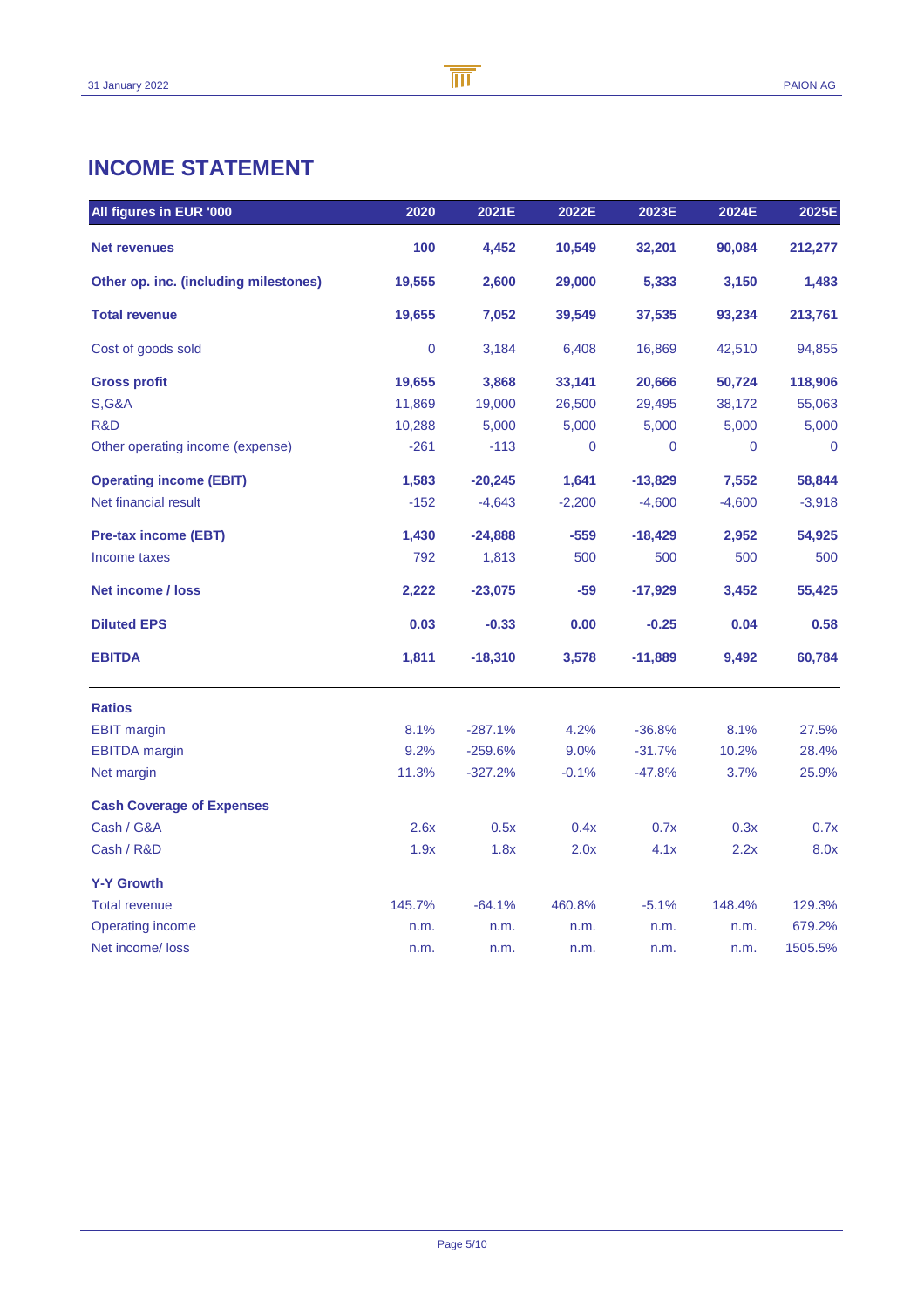## **BALANCE SHEET**

| All figures in EUR '000                   | 2020           | 2021E          | 2022E          | 2023E          | 2024E       | 2025E       |
|-------------------------------------------|----------------|----------------|----------------|----------------|-------------|-------------|
| <b>Assets</b>                             |                |                |                |                |             |             |
| <b>Current assets, total</b>              | 26,278         | 12,086         | 15,189         | 34,585         | 47,994      | 125,843     |
| Cash and cash equivalents                 | 19,666         | 9,062          | 9,752          | 20,521         | 10,846      | 39,940      |
| <b>Receivables</b>                        | 500            | 665            | 1,570          | 4,805          | 13,462      | 31,745      |
| Inventories                               | 1,774          | 1,109          | 2,617          | 8,009          | 22,436      | 52,908      |
| Other current assets                      | 4,337          | 1,250          | 1,250          | 1,250          | 1,250       | 1,250       |
| Non-current assets, total                 | 2,646          | 19,869         | 18,121         | 16,235         | 14,349      | 12,463      |
| Property, plant & equipment               | 16             | 20             | 23             | 27             | 31          | 35          |
| Right-of-use assets                       | 800            | 920            | 1,058          | 1,058          | 1,058       | 1,058       |
| Goodwill & other intangibles              | 1,829          | 18,929         | 17,039         | 15,149         | 13,259      | 11,369      |
| <b>Total assets</b>                       | 28,924         | 31,956         | 33,310         | 50,820         | 62,343      | 138,306     |
| <b>Shareholders' equity &amp; debt</b>    |                |                |                |                |             |             |
| <b>Current Liabilities, Total</b>         | 7,384          | 3,685          | 4,305          | 9,744          | 24,633      | 56,079      |
| Convertible bond                          | $\overline{0}$ | $\overline{0}$ | $\overline{0}$ | $\overline{0}$ | $\mathbf 0$ | $\mathbf 0$ |
| Accounts payable                          | 3,907          | 1,109          | 2,617          | 8,009          | 22,436      | 52,908      |
| <b>Provisions</b>                         | 2,206          | 1,500          | 750            | 750            | 750         | 750         |
| <b>Lease liabilities</b>                  | 551            | 633            | 729            | 729            | 729         | 729         |
| <b>Other current liabilities</b>          | 720            | 444            | 209            | 256            | 718         | 1,693       |
| Longterm liabilities, total               | 250            | 22,288         | 22,331         | 52,331         | 45,512      | 34,603      |
| Convertible bond                          | 0              | $\mathbf 0$    | $\mathbf 0$    | 30,000         | 30,000      | 30,000      |
| Long-term debt                            | 0              | 22,000         | 22,000         | 22,000         | 15,182      | 4,273       |
| <b>Lease liabilities</b>                  | 250            | 288            | 331            | 331            | 331         | 331         |
| <b>Shareholders' equity</b>               | 21,290         | 5,983          | 6,674          | $-11,255$      | $-7,803$    | 47,623      |
| <b>Total consolidated equity and debt</b> | 28,924         | 31,956         | 33,310         | 50,820         | 62,343      | 138,306     |
| <b>Ratios</b>                             |                |                |                |                |             |             |
| Current ratio (x)                         | 3.56           | 3.28           | 3.53           | 3.55           | 1.95        | 2.24        |
| Quick ratio (x)                           | 3.32           | 2.98           | 2.92           | 2.73           | 1.04        | 1.30        |
| Net gearing                               | $-88.6%$       | 231.6%         | 199.4%         | $-289.1%$      | $-453.6%$   | $-9.7%$     |
| Book value per share $(\epsilon)$         | 0.32           | 0.08           | 0.09           | $-0.16$        | $-0.11$     | 0.67        |
| Return on equity (ROE)                    | 12.3%          | $-169.2%$      | $-0.9%$        | 782.9%         | $-36.2%$    | 278.4%      |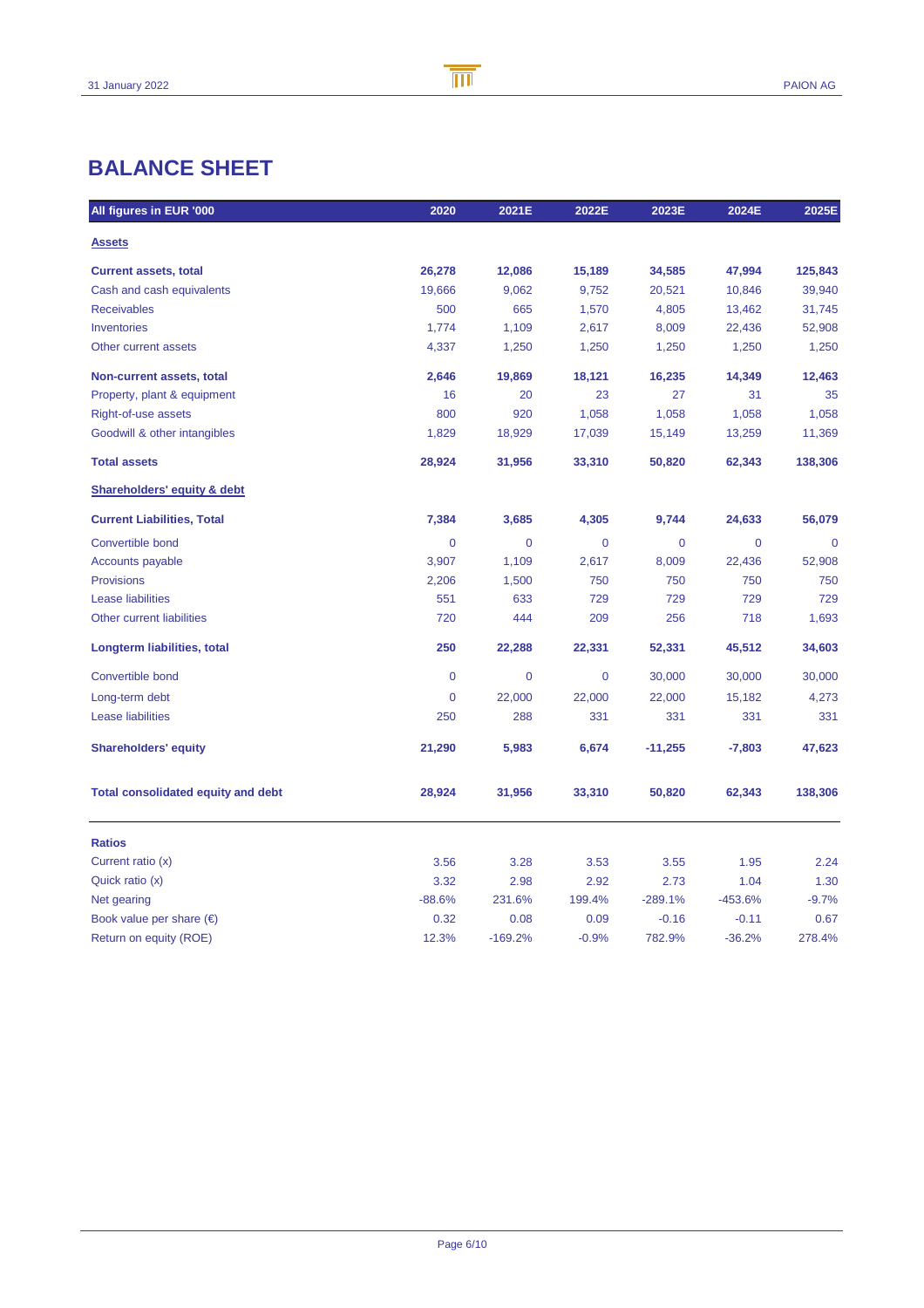## **CASH FLOW STATEMENT**

| All figures in EUR '000         | 2020         | 2021E        | 2022E          | 2023E        | 2024E          | 2025E        |
|---------------------------------|--------------|--------------|----------------|--------------|----------------|--------------|
| <b>Net result</b>               | 2,222        | $-23,075$    | $-59$          | $-17,929$    | 3,452          | 55,425       |
| Depreciation and amortization   | 343          | 1,935        | 1,937          | 1,940        | 1,940          | 1,940        |
| Changes in working capital      | $-1,232$     | 513          | $-1,139$       | $-3,188$     | $-8,195$       | $-17,308$    |
| <b>Milestone</b>                | $\mathbf{0}$ | $\mathbf 0$  | $\mathbf{0}$   | $\mathbf{0}$ | $\mathbf{0}$   | $\mathbf{0}$ |
| Net taxes received              | $-792$       | $\mathbf{0}$ | $\mathbf 0$    | $\mathbf{0}$ | $\mathbf{0}$   | $\mathbf 0$  |
| Other items                     | 365          | $\mathbf 0$  | $\overline{0}$ | $\mathbf{0}$ | $\overline{0}$ | $\mathbf 0$  |
| <b>Operating cash flow</b>      | 906          | $-20,628$    | 739            | $-19,177$    | $-2,803$       | 40,058       |
| <b>CAPEX</b>                    | $-14$        | $-19,159$    | $-189$         | $-54$        | $-54$          | $-54$        |
| Free cash flow                  | 892          | $-39,786$    | 551            | $-19,231$    | $-2,857$       | 40,004       |
| Debt financing, net             | $\mathbf 0$  | 20,000       | 0              | 0            | $-6,818$       | $-10,909$    |
| Convertible bond financing, net | $\mathbf 0$  | $\bf{0}$     | $\bf{0}$       | 30,000       | $\bf{0}$       | $\bf{0}$     |
| Lease financing, net            | $-51$        | 119          | 139            | $\bf{0}$     | $\bf{0}$       | 0            |
| <b>Equity financing, net</b>    | 26           | 7,062        | $\bf{0}$       | $\bf{0}$     | $\bf{0}$       | 0            |
| Other changes in cash           | 11           | 2,000        | $\bf{0}$       | $\bf{0}$     | 0              | $\bf{0}$     |
| <b>Net cash flows</b>           | 878          | $-10,604$    | 690            | 10,769       | $-9,675$       | 29,095       |
| Cash, start of the year         | 18,787       | 19,666       | 9,062          | 9,752        | 20,521         | 10,846       |
| Cash, end of the year           | 19,666       | 9,062        | 9,752          | 20,521       | 10,846         | 39,940       |
| <b>Y-Y Growth</b>               |              |              |                |              |                |              |
| Operating cash flow             | n.m.         | n.m.         | n.m.           | n.m.         | n.m.           | n.m.         |
| Free cash flow                  | n.m.         | n.m.         | n.m.           | n.m.         | n.m.           | n.m.         |
| <b>EBITDA/share</b>             | n.m.         | n.m.         | n.m.           | n.m.         | n.m.           | n.m.         |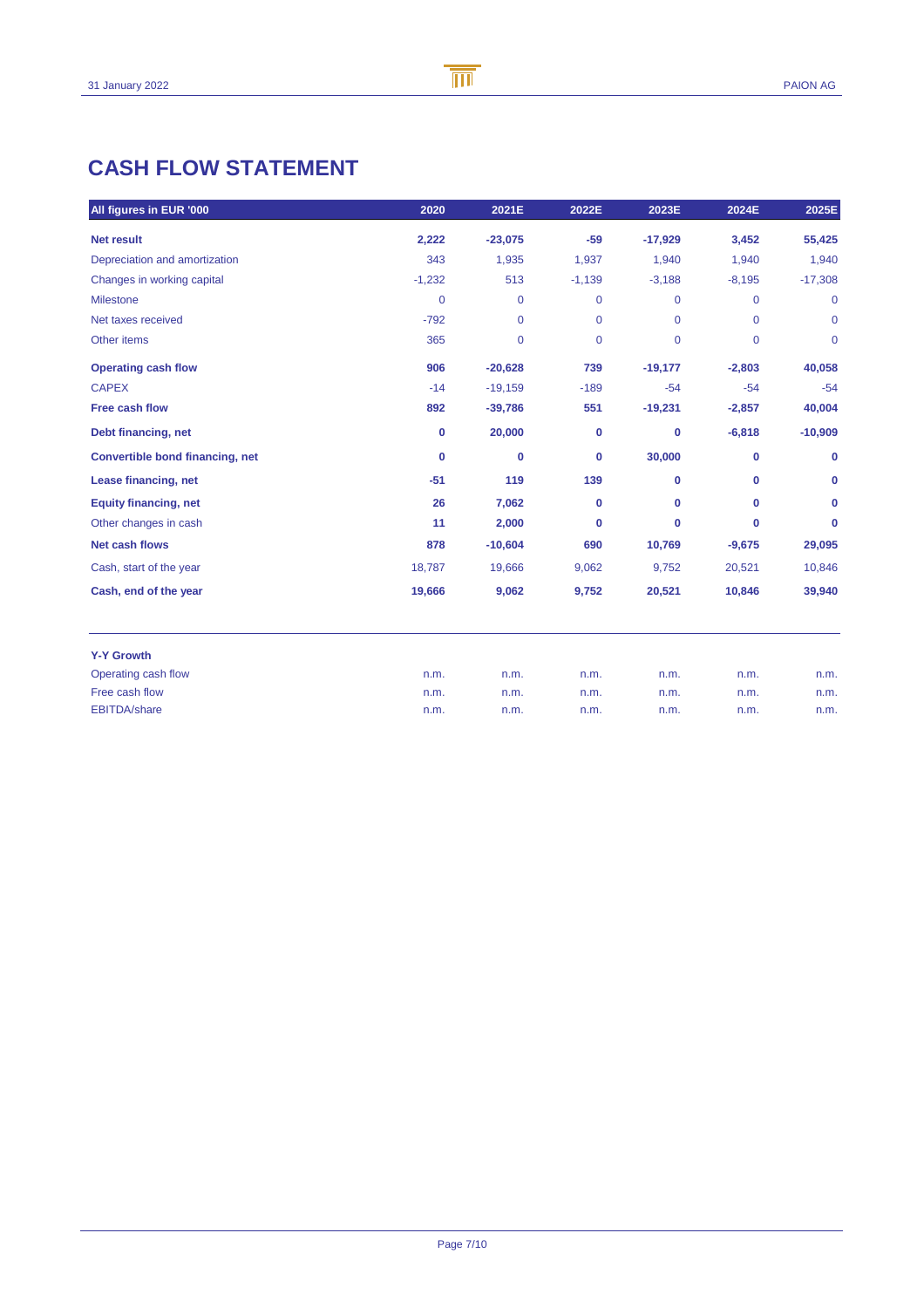## **Imprint / Disclaimer**

#### **First Berlin Equity Research**

First Berlin Equity Research GmbH ist ein von der BaFin betreffend die Einhaltung der Pflichten des §85 Abs. 1 S. 1 WpHG, des Art. 20 Abs. 1 Marktmissbrauchsverordnung (MAR) und der Markets Financial Instruments Directive (MiFID) II, Markets in Financial Instruments Directive (MiFID) II Durchführungsverordnung und der Markets in Financial Instruments Regulations (MiFIR) beaufsichtigtes Unternehmen.

First Berlin Equity Research GmbH is one of the companies monitored by BaFin with regard to its compliance with the requirements of Section 85 (1) sentence 1 of the German Securities Trading Act [WpHG], art. 20 (1) Market Abuse Regulation (MAR) and Markets in Financial Instruments Directive (MiFID) II, Markets in Financial Instruments Directive (MiFID) II Commission Delegated Regulation and Markets in Financial Instruments Regulations (MiFIR).

Anschrift: First Berlin Equity Research GmbH Mohrenstr. 34 10117 Berlin **Germany** 

Vertreten durch den Geschäftsführer: Martin Bailey

Telefon: +49 (0) 30-80 93 9 680 Fax: +49 (0) 30-80 93 9 687 E-Mail: info@firstberlin.com

Amtsgericht Berlin Charlottenburg HR B 103329 B UST-Id.: 251601797 Ggf. Inhaltlich Verantwortlicher gem. § 6 MDStV First Berlin Equity Research GmbH

#### **Authored by: Simon Scholes, Analyst All publications of the last 12 months were authored by Simon Scholes.**

#### **Company responsible for preparation: First Berlin Equity Research GmbH, Mohrenstraße 34, 10117 Berlin**

The production of this recommendation was completed on 31 January 2022 at 14:36

#### **Person responsible for forwarding or distributing this financial analysis: Martin Bailey**

**Copyright© 2022 First Berlin Equity Research GmbH** No part of this financial analysis may be copied, photocopied, duplicated or distributed in any form or media whatsoever without prior written permission from First Berlin Equity Research GmbH. First Berlin Equity Research GmbH shall be identified as the source in the case of quotations. Further information is available on request.

#### **INFORMATION PURSUANT TO SECTION 85 (1) SENTENCE 1 OF THE GERMAN SECURITIES TRADING ACT [WPHG], TO ART. 20 (1) OF REGULATION (EU) NO 596/2014 OF THE EUROPEAN PARLIAMENT AND OF THE COUNCIL OF APRIL 16, 2014, ON MARKET ABUSE (MARKET ABUSE REGULATION) AND TO ART. 37 OF COMMISSION DELEGATED REGULATION (EU) NO 2017/565 (MIFID) II.**

First Berlin Equity Research GmbH (hereinafter referred to as: "First Berlin") prepares financial analyses while taking the relevant regulatory provisions, in particular section 85 (1) sentence 1 of the German Securities Trading Act [WpHG], art. 20 (1) of Regulation (EU) No 596/2014 of the European Parliament and of the Council of April 16, 2014, on market abuse (market abuse regulation) and art. 37 of Commission Delegated Regulation (EU) no. 2017/565 (MiFID II) into consideration. In the following First Berlin provides investors with information about the statutory provisions that are to be observed in the preparation of financial analyses.

#### **CONFLICTS OF INTEREST**

In accordance with art. 37 (1) of Commission Delegated Regulation (EU) no. 2017/565 (MiFID) II and art. 20 (1) of Regulation (EU) No 596/2014 of the European Parliament and of the Council of April 16, 2014, on market abuse (market abuse regulation) investment firms which produce, or arrange for the production of, investment research that is intended or likely to be<br>subsequently disseminated to clients of the firm or to the public, under their own responsibility or th shall ensure the implementation of all the measures set forth in accordance with Article 34 (2) lit. (b) of Regulation (EU) 2017/565 in relation to the financial analysts involved in the production of the investment research and other relevant persons whose responsibilities or business interests may conflict with the interests of the persons to whom the investment research is disseminated. In accordance with art. 34 (3) of Regulation (EU) 2017/565 the procedures and measures referred to in paragraph 2 lit. (b) of such article shall be designed to ensure that relevant persons engaged in different business activities involving a conflict of interests carry on those activities at a level of independence appropriate to the size and activities of the investment firm and of the group to which it belongs, and to the risk of damage to the interests of clients.

In addition, First Berlin shall pursuant to Article 5 of the Commission Delegated Regulation (EU) 2016/958 disclose in their recommendations all relationships and circumstances that may reasonably be expected to impair the objectivity of the financial<br>analyses, including interests or conflicts of interest, on their part or on the part of any nat under a contract, including a contract of employment, or otherwise, who was involved in producing financial analyses, concerning any financial instrument or the issuer to which the recommendation directly or indirectly relates.

With regard to the financial analyses of PAION AG the following relationships and circumstances exist which may reasonably be<br>expected to impair the objectivity of the financial analyses: The author, First Berlin, or a com reached an agreement with the PAION AG for preparation of a financial analysis for which remuneration is owed.

Furthermore, First Berlin offers a range of services that go beyond the preparation of financial analyses. Although First Berlin strives to avoid conflicts of interest wherever possible, First Berlin may maintain the following relations with the analysed company, which in particular may constitute a potential conflict of interest:

- The author, First Berlin, or a company associated with First Berlin owns a net long or short position exceeding the threshold of 0,5 % of the total issued share capital of the analysed company;
- The author, First Berlin, or a company associated with First Berlin holds an interest of more than five percent in the share capital of the analysed company;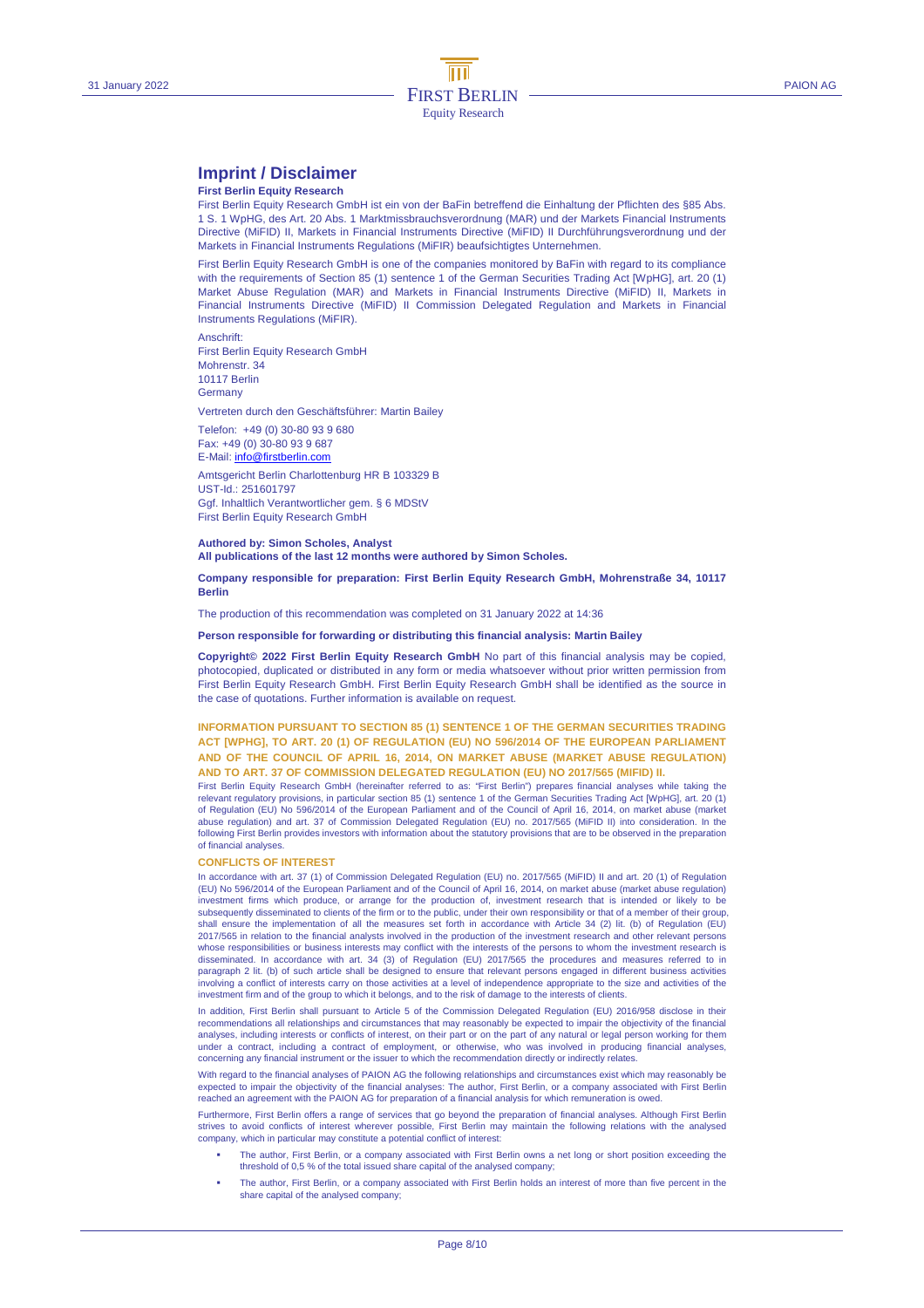- The author, First Berlin, or a company associated with First Berlin provided investment banking or consulting services for the analysed company within the past twelve months for which remuneration was or was to be paid;
- The author, First Berlin, or a company associated with First Berlin reached an agreement with the analysed company for preparation of a financial analysis for which remuneration is owed;
- The author, First Berlin, or a company associated with First Berlin has other significant financial interests in the analysed company;

With regard to the financial analyses of PAION AG the following of the aforementioned potential conflicts of interests or the potential conflicts of interest mentioned in Article 6 paragraph 1 of the Commission Delegated Regulation (EU) 2016/958 exist: The author, First Berlin, or a company associated with First Berlin reached an agreement with the PAION AG for preparation of a financial analysis for which remuneration is owed.

In order to avoid and, if necessary, manage possible conflicts of interest both the author of the financial analysis and First Berlin shall be obliged to neither hold nor in any way trade the securities of the company analyzed. The remuneration of the author of the financial analysis stands in no direct or indirect connection with the recommendations or opinions represented in the financial analysis. Furthermore, the remuneration of the author of the financial analysis is neither coupled directly to financial transactions nor to stock exchange trading volume or asset management fees.

#### **INFORMATION PURSUANT TO SECTION 64 OF THE GERMAN SECURITIES TRADING ACT [WPHG],**

**DIRECTIVE 2014/65/EU OF THE EUROPEAN PARLIAMENT AND OF THE COUNCIL OF 15 MAY 2014 ON MARKETS IN FINANCIAL INSTRUMENTS AND AMENDING DIRECTIVE 2002/92/EC AND DIRECTIVE 2011/61/EU, ACCOMPANIED BY THE MARKETS IN FINANCIAL INSTRUMENTS REGULATION (MIFIR, REG. EU NO. 600/2014).** 

First Berlin notes that is has concluded a contract with the issuer to prepare financial analyses and is paid for that by the issuer. First Berlin makes the financial analysis simultaneously available for all interested security financial services companies. First Berlin thus believes that it fulfils the requirements of section 64 WpHG for minor non-monetary benefits.

#### **PRICE TARGET DATES**

Unless otherwise indicated, current prices refer to the closing prices of the previous trading day.

#### **AGREEMENT WITH THE ANALYSED COMPANY AND MAINTENANCE OF OBJECTIVITY**

The present financial analysis is based on the author's own knowledge and research. The author prepared this study without any direct or indirect influence exerted on the part of the analysed company. Parts of the financial analysis were possibly provided to the analysed company prior to publication in order to avoid inaccuracies in the representation of facts. However, no substantial changes were made at the request of the analysed company following any such provision.

#### **ASSET VALUATION SYSTEM**

First Berlin's system for asset valuation is divided into an asset recommendation and a risk assessment.

#### **ASSET RECOMMENDATION**

The recommendations determined in accordance with the share price trend anticipated by First Berlin in the respectively indicated investment period are as follows:

| Category                |                                                |                 | $\mathcal{D}$ |
|-------------------------|------------------------------------------------|-----------------|---------------|
|                         | Current market capitalisation (in $\epsilon$ ) | $0 - 2$ billion | > 2 billion   |
| Strong Buy <sup>1</sup> | An expected favourable price trend of:         | > 50%           | $> 30\%$      |
| Buy                     | An expected favourable price trend of:         | > 25%           | >15%          |
| <b>Add</b>              | An expected favourable price trend of:         | 0% to 25%       | 0% to 15%     |
| Reduce                  | An expected negative price trend of:           | 0% to -15%      | 0% to $-10%$  |
| Sell                    | An expected negative price trend of:           | $< -15%$        | $< -10%$      |

<sup>1</sup> The expected price trend is in combination with sizable confidence in the quality and forecast security of managen

Our recommendation system places each company into one of two market capitalisation categories. Category 1 companies have a market capitalisation of €0 – €2 billion, and Category 2 companies have a market capitalisation of > €2 billion. The expected return thresholds underlying our recommendation system are lower for Category 2 companies than for Category 1 companies. This reflects the generally lower level of risk associated with higher market capitalisation companies.

#### **RISK ASSESSMENT**

The First Berlin categories for risk assessment are low, average, high and speculative. They are determined by ten factors: Corporate governance, quality of earnings, management strength, balance sheet and financial risk, competitive position, standard of financial disclosure, regulatory and political uncertainty, strength of brandname, market capitalisation and free float. These risk factors are incorporated into the First Berlin valuation models and are thus included in the target prices. First Berlin customers may request the models.

#### **RECOMMENDATION & PRICE TARGET HISTORY**

| <b>Report</b><br>$No.$ : | Date of<br>publication | <b>Previous day closing</b><br>price | <b>Recommendation</b> | Price<br>target |  |
|--------------------------|------------------------|--------------------------------------|-----------------------|-----------------|--|
| Initial<br>Report        | 2 April 2012           | € $0.79$                             | <b>Buy</b>            | €2.00           |  |
| 240                      |                        | v                                    | ÷                     | v               |  |
| 41                       | 21 August 2019         | €2.26                                | <b>Buy</b>            | €4.20           |  |
| 42                       | 19 February 2020       | €2.22                                | <b>Buy</b>            | €3.80           |  |
| 43                       | 23 April 2020          | €1.74                                | <b>Buy</b>            | €3.60           |  |
| 44                       | 9 July 2020            | €2.93                                | <b>Buy</b>            | €4.90           |  |
| 45                       | <b>17 August 2020</b>  | €2.69                                | <b>Buy</b>            | €4.90           |  |
| 46                       | 9 December 2020        | €2.45                                | <b>Buy</b>            | €4.90           |  |
| 47                       | 12 July 2021           | €1.91                                | <b>Buy</b>            | €4.10           |  |
| 49                       | Today                  | €1.39                                | <b>Buy</b>            | €3.80           |  |

#### **INVESTMENT HORIZON**

Unless otherwise stated in the financial analysis, the ratings refer to an investment period of twelve months.